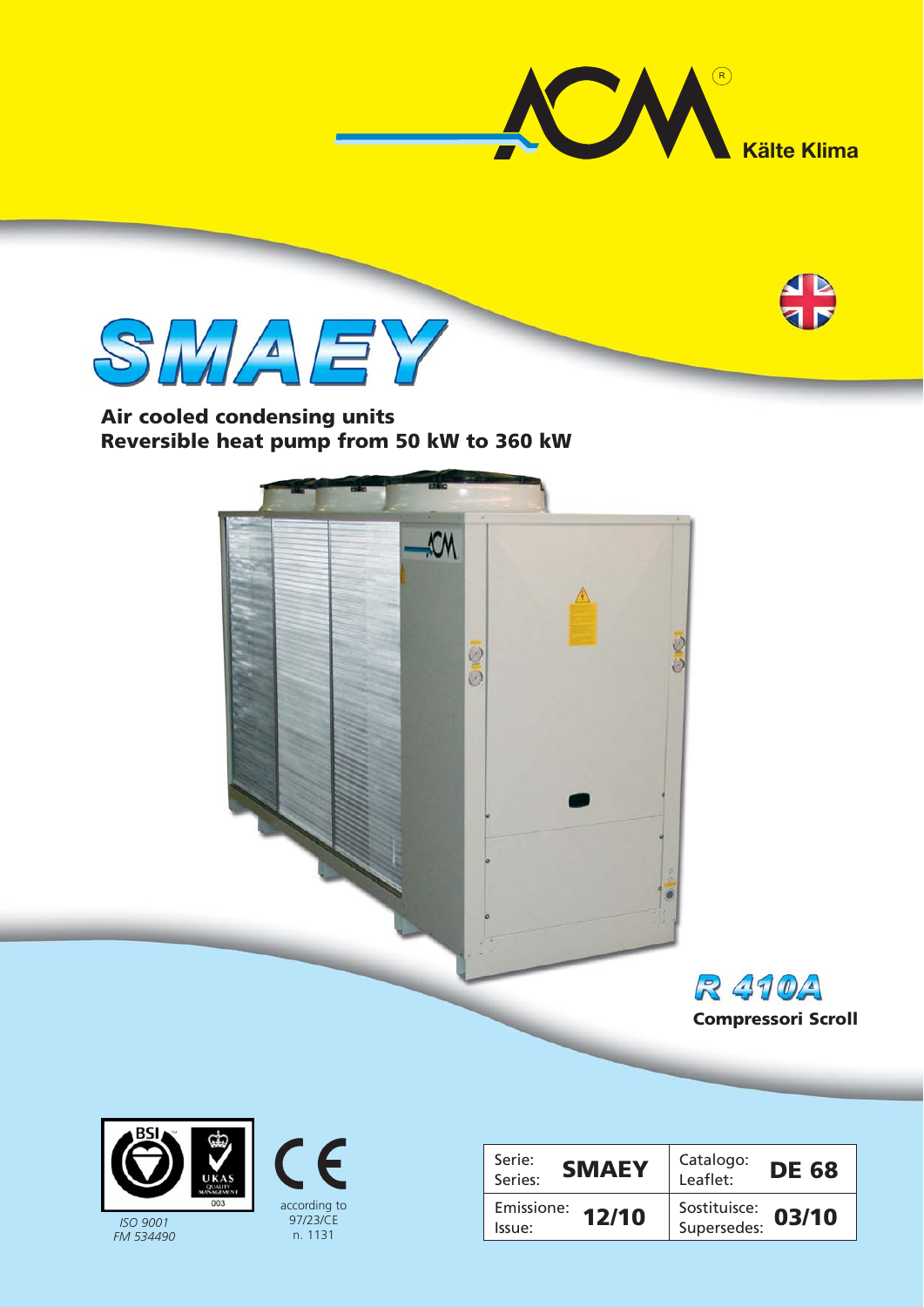

|                                         | pag. $2$        |
|-----------------------------------------|-----------------|
|                                         | $\times$ 2      |
| General features and available versions | $\times$ 3      |
| Technical data from mod. 61 to 121      | $\lambda$ 4     |
| Technical data from mod. 131 to 222     | 5<br>$\rangle$  |
| Technical data from mod. 242 to 382     | 6<br>$\gg$      |
| Performances and absorbed power         | 7<br>$\rangle$  |
| Performances and absorbed power         | 8<br>$\gg$      |
| Performances and absorbed power         | $\lambda$ 9     |
|                                         | 10<br>$\rangle$ |
| Dimensions and weight                   | 11<br>$\rangle$ |
| Dimensions and weight                   | $v$ 12          |
| Dimensions and weight                   | 13<br>$\rangle$ |
| Clearance and support points            | 14<br>$\rangle$ |
| Clearance and support points            | 15<br>$\rangle$ |
|                                         |                 |
|                                         |                 |

# **Index Identification code**

|    |                         | <b>SMAEY – 151 H</b><br>LN<br>1 2 3 4 5 6 7 8 9<br>10 |  |  |  |  |  |  |  |  |  |
|----|-------------------------|-------------------------------------------------------|--|--|--|--|--|--|--|--|--|
| 1  | S                       | Small series >40 kW                                   |  |  |  |  |  |  |  |  |  |
| 2  | C                       | Chiller unit                                          |  |  |  |  |  |  |  |  |  |
| 3  | A                       | Air cooled                                            |  |  |  |  |  |  |  |  |  |
| 4  | E                       | Axial fans                                            |  |  |  |  |  |  |  |  |  |
| 5  | Υ                       | Refrigerant R410A                                     |  |  |  |  |  |  |  |  |  |
| 6  | $\overline{\mathsf{A}}$ | Scroll Compressors<br>Recip. Compressors              |  |  |  |  |  |  |  |  |  |
| 7  | 15                      | Capacity factors                                      |  |  |  |  |  |  |  |  |  |
| 8  | 1                       | Number of circuits                                    |  |  |  |  |  |  |  |  |  |
| 9  | н                       | Cooling only version<br>Heat pump unit version        |  |  |  |  |  |  |  |  |  |
| 10 | DS                      | Desuperheater                                         |  |  |  |  |  |  |  |  |  |
|    | <b>RCS</b>              | Heat recovery fitted in series<br>$(70-90%)$          |  |  |  |  |  |  |  |  |  |
|    | <b>RCP</b>              | Heat recovery fitted in parallel<br>$(100\%)$         |  |  |  |  |  |  |  |  |  |
|    | LN                      | Low Noise                                             |  |  |  |  |  |  |  |  |  |
|    | <b>VLN</b>              | Very Low Noise                                        |  |  |  |  |  |  |  |  |  |
|    |                         |                                                       |  |  |  |  |  |  |  |  |  |
|    |                         |                                                       |  |  |  |  |  |  |  |  |  |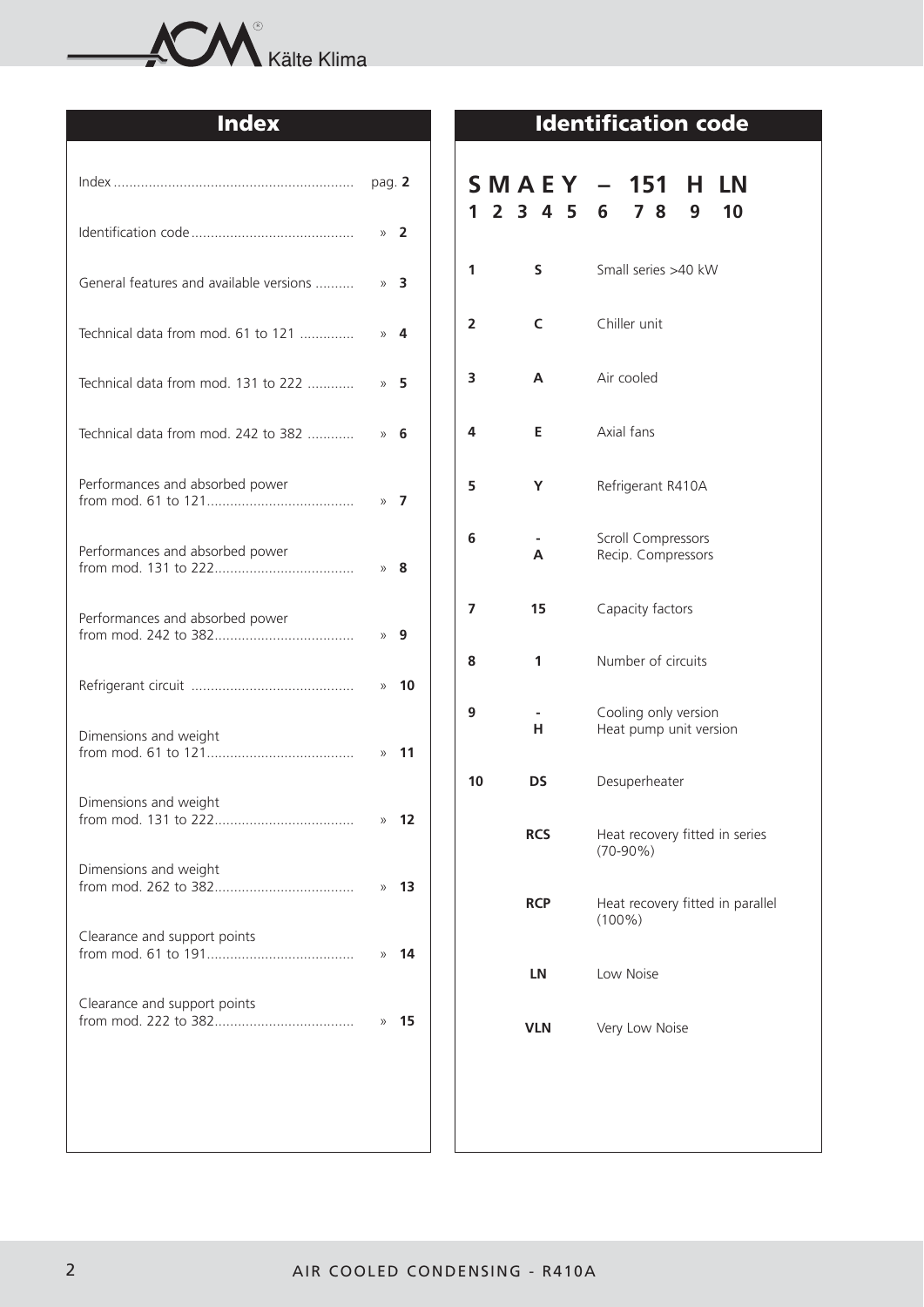### **SMAEY**



### **General features**

### **FRAME**

Self-supporting galvanized steel frame protected with polyester powder painting. Panels are easly removable for maintenance and service activities.

### **COMPRESSORS**

Hermetic **«scroll»** type with overload protection by a klixon and complete with oil sight glass. They are installed on vibration absorbing rubbers and *placed within a closed compartment to reduce sound level and to allow service and maintenance activities while unit is in operation.*

### **CONDENSER / EVAPORATOR**

Copper tube and aluminium finned coil. As option a protection grid is available.

### **FANS**

Axial fans with aerodynamic outline blade section made of Al/Mg, directly coupled to a three phase electric motor with external rotor. A safety fan guard is fitted on air flow discharge.

### **REFRIGERANT CIRCUIT**

Each unit is equipped with one or two refrigerants circuits. Each refrigerant circuit is complete with 2 service valves: 1 off on the suction line, 1 off on the discharge line.

To protect the refrigerant circuits, following devices are installed: manual reset high pressure switch and manual reset low pressure switch. Besides, where foreseen, manual reset safety pressure switches and safety valves.

In the heat pump unit (H-version) the refrigerant circuit contains, in addition: safety thermostat on compressor discharge line, 4-way-valve, thermostatic valve, dryer, no-return valve, solenoid valve, liquid separator on compressor suction line.

### **ELECTRICAL BOARD**

Weather proof type with protection grade IP54 installed in the compressor box to enable service and maintenance activities while unit is in operation.

It includes:

• Main circuit automatic breaker with locking door device, main fuses, compressor contactor and fuses, auxiliary circuits trafo, free contact to the room thermostat. Moreover microprocessor to control automatically the unit with a visual system to display the function as well as failures.

### **Versions**

### **DS**

Partial condensing heat recovery. Each refrigerant circuit includes a desuperheater insulated and installed in series between the compressor and the condenser.

### **RCS**

(Not available for heat pump units).

Condensing heat recovery from 70% to 90%. Each refrigerant circuit includes a heat exchanger insulated and mounted in series between compressor and condenser. Condensing control through pressure transducer.

### **RCP**

(Not available for heat pump units).

100% condensing heat recovery. Each refrigerant circuit includes: a heat exchanger insulated and mounted in parallel to the condenser and the relevant solenoid valves.

### **LN**

Low noise version. This version equipped with low speed fans.

### **VLN**

(Not available for heat pump units).

Very low noise version. Further to the LN devices, this execution is equipped with sound proofing on the compressors.

### **OPTIONS**

- Power factor correction.
- Fans speed control.
- Remote control panel.
- Programmer clock.
- RS 485 card.
- Compressor suction and discharge shut-off valves.
- Suction/liquid line shut off valve.
- Gauges with shut-off valves.
- Cu/Cu or Epoxy Protection coils.
- Coils protection grid.
- Liquid line kit (not mounted): dryer, sight glass, solenoid valve, shut off valve.
- Liquid receiver.
- T-connection for HGBP-valve.
- Thermostatic valve(not mounted).
- Power factor condensing capacitors.
- Solenoid valve on liquid line (units cooling only).
- Rubber antivibrators.
- Spring AV mounts.
- Wooden crate packing.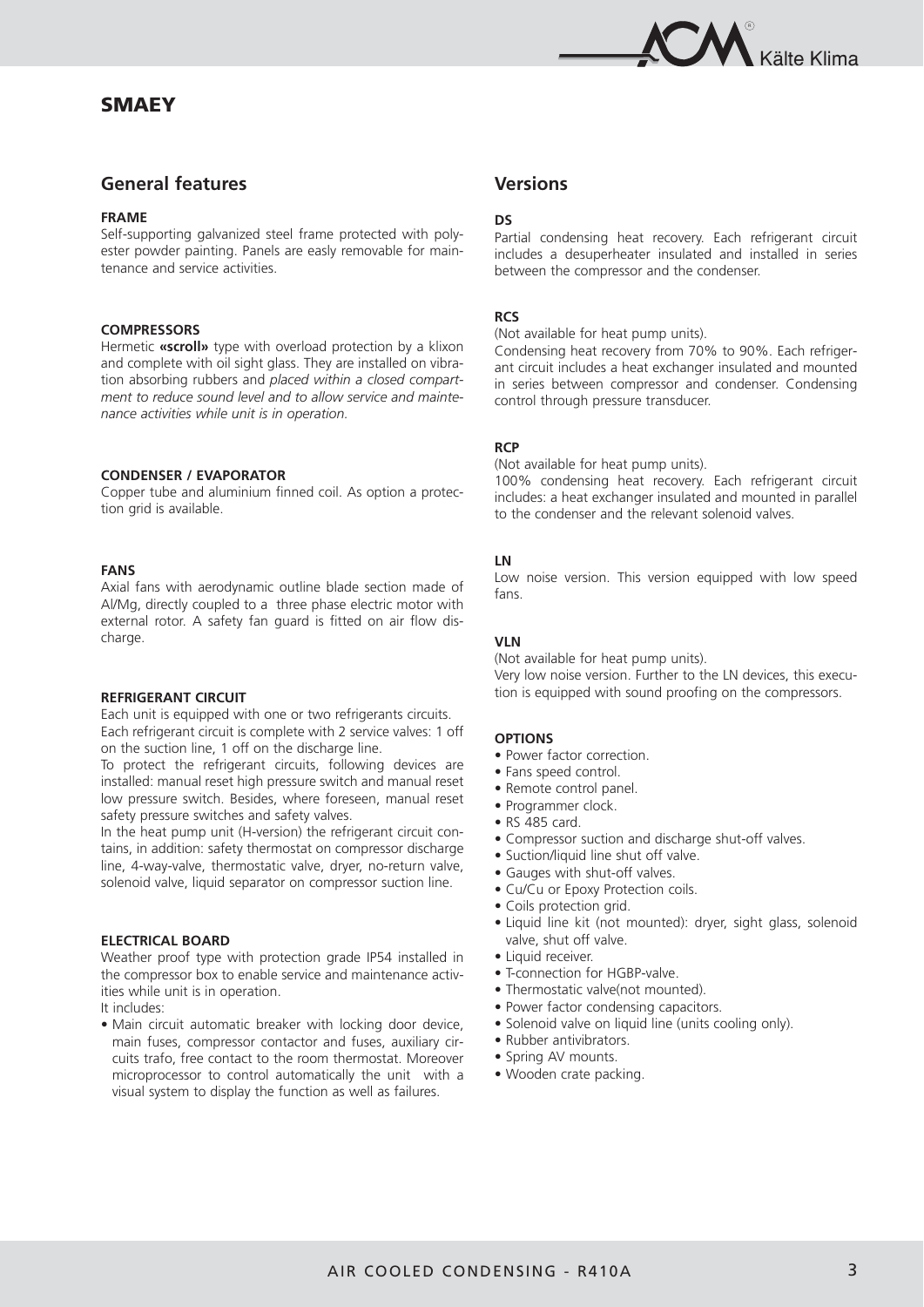

## **SMAEY technical data**

| <b>SIZE</b>                      |     |                          | 61    | 71             | 81             | 91             | 101            | 121            |
|----------------------------------|-----|--------------------------|-------|----------------|----------------|----------------|----------------|----------------|
| <b>COOLING MODE SMAEY STD</b>    |     |                          |       |                |                |                |                |                |
| Cooling capacity                 | (1) | kW                       | 51    | 57             | 68             | 73             | 90             | 107            |
| Abs. power                       | (2) | kW                       | 17    | 21             | 22             | 26             | 29             | 34             |
| EER                              | (2) | $\overline{\phantom{a}}$ | 3     | 2,7            | 3              | 2,8            | 3,1            | 3,1            |
| <b>COOLING MODE SMAEY LN/VLN</b> |     |                          |       |                |                |                |                |                |
| Cooling capacity                 | (1) | KW                       | 49    | 54             | 65             | 70             | 85             | 100            |
| Abs. power                       | (2) | KW                       | 17,7  | 30,6           | 23,1           | 26,3           | 30,1           | 34,7           |
| <b>HEATIG MODE SMAEYH</b>        |     |                          |       |                |                |                |                |                |
| Heating capacity                 | (1) | kW                       | 53    | 58             | 70             | 76             | 93             | 107            |
| Abs. power                       | (2) | kW                       | 14,6  | 16,8           | 18,6           | 20,4           | 23,8           | 29,1           |
| COP                              |     | kW                       | 3,6   | 3,4            | 3,7            | 3,7            | 3,9            | 3,7            |
| <b>COMPRESSOR</b> (scroll type)  |     |                          |       |                |                |                |                |                |
| Quantity                         |     | $n^{\circ}$              |       |                |                | $\overline{2}$ |                |                |
| Refrigerant circuit              |     | $n^{\circ}$              |       |                |                | $\mathbf{1}$   |                |                |
| Capacity step                    |     | $n^{\circ}$              |       |                |                | $\overline{2}$ |                |                |
| Refrigerant                      |     | $\overline{\phantom{a}}$ |       |                |                | <b>R410A</b>   |                |                |
| Refrigerant charge               | (5) | Kg                       | 13    | 13             | 15             | 17             | 24             | 25             |
| <b>CONDENSER</b> (vers. STD)     | (3) |                          |       |                |                |                |                |                |
| Axial fan                        |     | $n^{\circ}$              | 2     | $\overline{2}$ | $\overline{2}$ | $\overline{2}$ | $\overline{2}$ | $\overline{2}$ |
| Max abs power                    |     | kW                       | 1,95  | 1,95           | 1,95           | 1,95           | 1,95           | $\overline{4}$ |
| Max abs current                  |     | А                        | 3,5   | 3,5            | 3,5            | 3,5            | 3,5            | $\overline{7}$ |
| <b>CONDENSER</b> (vers. LN/VLN)  | (2) |                          |       |                |                |                |                |                |
| Axial fans                       |     | $n^{\circ}$              | 2     | $\overline{2}$ | $\overline{2}$ | $\overline{2}$ | $\overline{2}$ | $\overline{2}$ |
| Max abs power                    |     | kW                       | 1,5   | 1,5            | 1,5            | 1,5            | 1,5            | 2,6            |
| Max abs current                  |     | А                        | 2,8   | 2,8            | 2,8            | 2,8            | 2,8            | 5              |
| <b>UNIT ELECTRICAL DATA</b>      |     |                          |       |                |                |                |                |                |
| Max abs current                  |     | $\forall$                | 42,6  | 48,8           | 53,6           | 58,8           | 69,2           | 78,7           |
| <b>LRC</b>                       |     | A                        | 136,3 | 146,4          | 148,8          | 173,4          | 212,6          | 267,2          |
| Electrical supply                |     | V/f/Hz                   |       |                |                | 400/3/50       |                |                |
| SOUND PRESSURE LEVEL AT 1 m (4)  |     |                          |       |                |                |                |                |                |
| STD version                      |     | dB(A)                    | 69    | 72             | 72             | 72             | 77             | 77             |
| LN version                       |     | dB(A)                    | 66    | 69             | 69             | 69             | 74             | 74             |
| VLN version                      |     | dB(A)                    | 61    | 64             | 64             | 64             | 66             | 66             |

### **Performances in cooling mode:**

- evaporating temp. 7 °C (dew point);
- ambient air temperature 35 °C;
- subcooling 5K.

#### **Performances in heating mode:**

- condensing temperature 45 °C (dew point);
- ambient air temperature 7 °C db / 6 wb;
- subcooling 5K.

*The performances don't consider the outside pipes pressure drop.*

#### **Note:**

- 1) Compressors + fans.
- 2) As version SMAEY…H (condensing unit) it works as evaporating unit.
- 3) Max air flow.
- 4) Compressor site and according to ISO 3744.
- 5) This data has only to be considered to charge the system as the unit leaves the factory with nitrogen.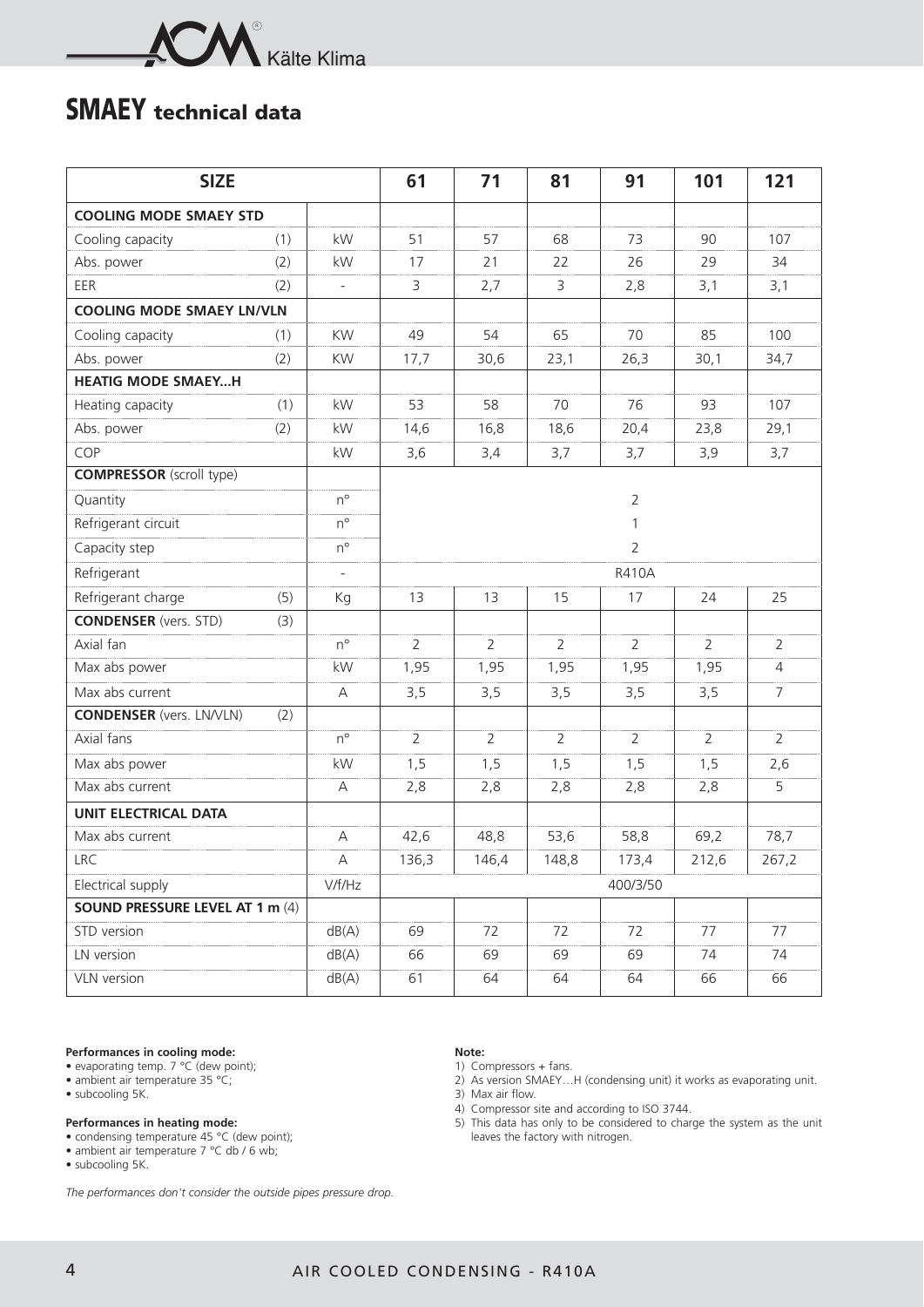

## **SMAEY technical data**

| <b>SIZE</b>                      |     |                          | 131            | 141  | 151   | 161            | 191   | 222            |
|----------------------------------|-----|--------------------------|----------------|------|-------|----------------|-------|----------------|
| <b>COOLING MODE SMAEY STD</b>    |     |                          |                |      |       |                |       |                |
| Cooling capacity                 | (1) | kW                       | 113            | 126  | 134   | 156            | 181   | 215            |
| Abs. power                       | (2) | kW                       | 39,8           | 43,9 | 50,3  | 56,4           | 64,4  | 69             |
| EER                              | (2) | $\overline{\phantom{a}}$ | 2,8            | 2,9  | 2,7   | 2,8            | 2,8   | 3,1            |
| <b>COOLING MODE SMAEY LN/VLN</b> |     |                          |                |      |       |                |       |                |
| Cooling capacity                 | (1) | KW                       | 108            | 121  | 129   | 148            | 172   | 199            |
| Abs. power                       | (2) | <b>KW</b>                | 40,4           | 45,5 | 51,8  | 59,1           | 66,6  | 69,4           |
| <b>HEATIG MODE SMAEYH</b>        |     |                          |                |      |       |                |       |                |
| Heating capacity                 | (1) | kW                       | 117            | 132  | 144   | 165            | 187   | 214            |
| Abs. power                       | (2) | 32,2                     | 34,8           | 38,5 | 43,4  | 50,2           | 58,2  |                |
| COP                              | (2) | kW                       | 3,6            | 3,8  | 3,7   | 3,8            | 3,7   | 3,7            |
| <b>COMPRESSOR</b> (scroll type)  |     |                          |                |      |       |                |       |                |
| Quantity                         |     | $n^{\circ}$              |                |      |       | $\overline{2}$ |       | 4              |
| Refrigerant circuit              |     | $n^{\circ}$              |                |      |       | $\mathbf{1}$   |       | $\overline{2}$ |
| Capacity step                    |     | $n^{\circ}$              |                |      |       | $\overline{2}$ |       | $\overline{4}$ |
| Refrigerant                      |     | $\overline{\phantom{a}}$ |                |      |       | <b>R410A</b>   |       |                |
| Refrigerant charge               | (5) | Kg                       | 25             | 3    | 36    | 38             | 39    | $23 + 23$      |
| <b>CONDENSER</b> (vers. STD)     | (3) |                          |                |      |       |                |       |                |
| Axial fan                        |     | $n^{\circ}$              | $\overline{2}$ | 3    | 3     | 3              | 3     | 4              |
| Max abs power                    |     | kW                       | $\overline{4}$ | 2,9  | 2,9   | 2,9            | 6     | 8              |
| Max abs current                  |     | А                        | $\overline{7}$ | 5,2  | 5,2   | 5,2            | 10,5  | 14             |
| <b>CONDENSER</b> (vers. LN/VLN)  | (2) |                          |                |      |       |                |       |                |
| Axial fans                       |     | $n^{\circ}$              | $\overline{2}$ | 3    | 3     | 3              | 3     | $\overline{4}$ |
| Max abs power                    |     | kW                       | 2,6            | 2,2  | 2,2   | 2,2            | 4,8   | 5,2            |
| Max abs current                  |     | А                        | 5              | 4,2  | 4,2   | 4,2            | 7,5   | 10             |
| <b>UNIT ELECTRICAL DATA</b>      |     |                          |                |      |       |                |       |                |
| Max abs current                  |     | $\mathsf A$              | 81             | 91,6 | 99,7  | 114,1          | 133,9 | 154,4          |
| <b>LRC</b>                       |     | A                        | 269,5          | 319  | 327,1 | 365,1          | 384,9 | 342,9          |
| Electrical supply                |     | V/f/Hz                   |                |      |       | 400/3/50       |       |                |
| SOUND PRESSURE LEVEL AT 1 m (4)  |     |                          |                |      |       |                |       |                |
| STD version                      |     | dB(A)                    | 77             | 74   | 74    | 74             | 79    | 82             |
| LN version                       |     | dB(A)                    | 74             | 71   | 71    | 71             | 72    | 75             |
| VLN version                      |     | dB(A)                    | 66             | 66   | 66    | 66             | 67    | 70             |

### **Performances in cooling mode:**

- evaporating temp. 7 °C (dew point);
- ambient air temperature 35 °C;
- subcooling 5K.

#### **Performances in heating mode:**

- condensing temperature 45 °C (dew point);
- ambient air temperature 7 °C db / 6 wb;
- subcooling 5K.

*The performances don't consider the outside pipes pressure drop.*

#### **Note:**

- 1) Compressors + fans.
- 2) As version SMAEY…H (condensing unit) it works as evaporating unit.

3) Max air flow.

- 4) Compressor site and according to ISO 3744.
- 5) This data has only to be considered to charge the system as the unit leaves the factory with nitrogen.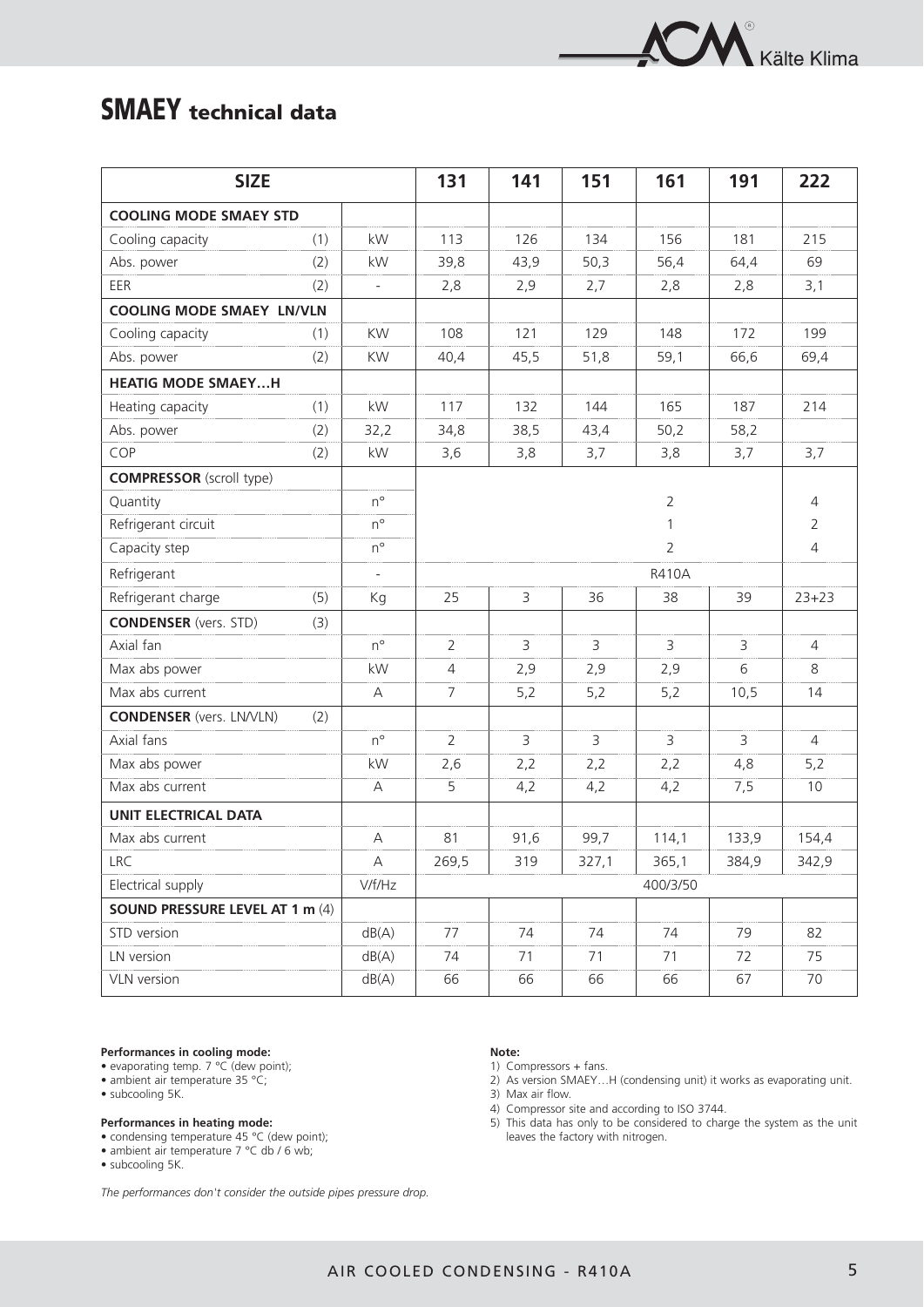

## **SMAEY technical data**

| <b>SIZE</b>                      |     |                          | 242            | 262       | 282       | 312          | 342       | 382       |  |  |  |  |
|----------------------------------|-----|--------------------------|----------------|-----------|-----------|--------------|-----------|-----------|--|--|--|--|
| <b>COOLING MODE SMAEY STD</b>    |     |                          |                |           |           |              |           |           |  |  |  |  |
| Cooling capacity                 | (1) | kW                       | 226            | 250       | 272       | 309          | 334       | 361       |  |  |  |  |
| Abs. power                       | (2) | kW                       | 79,6           | 88        | 89,2      | 96           | 111,6     | 128,8     |  |  |  |  |
| EER                              | (2) | $\overline{\phantom{a}}$ | 2,8            | 2,8       | 3         | 3,2          | 3         | 2,8       |  |  |  |  |
| <b>COOLING MODE SMAEY LN/VLN</b> |     |                          |                |           |           |              |           |           |  |  |  |  |
| Cooling capacity                 | (1) | <b>KW</b>                | 216            | 240       | 255       | 287          | 317       | 345       |  |  |  |  |
| Abs. power                       | (2) | <b>KW</b>                | 80,8           | 91        | 89,8      | 97,6         | 114,2     | 133,2     |  |  |  |  |
| <b>HEATIG MODE SMAEYH</b>        |     |                          |                |           |           |              |           |           |  |  |  |  |
| Heating capacity                 | (1) | kW                       | 235            | 264       | 271       | 304          | 339       | 374       |  |  |  |  |
| Abs. power                       | (2) | kW                       | 64,4           | 69,8      | 76        | 83,6         | 93,4      | 102,8     |  |  |  |  |
| COP                              | (2) | kW                       | 3,6            | 3,8       | 3,6       | 3,6          | 3,6       | 3,6       |  |  |  |  |
| <b>COMPRESSOR</b> (scroll type)  |     |                          |                |           |           |              |           |           |  |  |  |  |
| Quantity                         |     | $n^{\circ}$              |                |           |           | 4            |           |           |  |  |  |  |
| Refrigerant circuit              |     | $n^{\circ}$              |                |           |           | 2            |           |           |  |  |  |  |
| Capacity step                    |     | $n^{\circ}$              | 4              |           |           |              |           |           |  |  |  |  |
| Refrigerant                      |     |                          |                |           |           | <b>R410A</b> |           |           |  |  |  |  |
| Refrigerant charge               | (5) | Kg                       | $23 + 23$      | $25 + 25$ | $26 + 26$ | $33 + 33$    | $34 + 34$ | $36 + 36$ |  |  |  |  |
| <b>CONDENSER</b> (vers. STD)     | (3) |                          |                |           |           |              |           |           |  |  |  |  |
| Axial fan                        |     | $n^{\circ}$              | $\overline{4}$ | 6         | 6         | 6            | 6         | 6         |  |  |  |  |
| Max abs power                    |     | kW                       | 8              | 5,8       | 12        | 12           | 12        | 12        |  |  |  |  |
| Max abs current                  |     | A                        | 14             | 10,4      | 21        | 21           | 21        | 21        |  |  |  |  |
| <b>CONDENSER</b> (vers. LN/VLN)  | (2) |                          |                |           |           |              |           |           |  |  |  |  |
| Axial fans                       |     | $n^{\circ}$              | $\overline{4}$ | 6         | 6         | 6            | 6         | 6         |  |  |  |  |
| Max abs power                    |     | kW                       | 5,2            | 4,4       | 9,6       | 9,6          | 9,6       | 9,6       |  |  |  |  |
| Max abs current                  |     | А                        | 10             | 8,4       | 15        | 15           | 15        | 15        |  |  |  |  |
| <b>UNIT ELECTRICAL DATA</b>      |     |                          |                |           |           |              |           |           |  |  |  |  |
| Max abs current                  |     | Α                        | 166,2          | 180,2     | 191       | 207,2        | 236       | 264,8     |  |  |  |  |
| <b>LRC</b>                       |     | $\mathsf{A}$             | 354,7          | 407,6     | 418,4     | 434,6        | 487       | 515,8     |  |  |  |  |
| Electrical supply                |     | V/f/Hz                   |                |           |           | 400/3/50     |           |           |  |  |  |  |
| SOUND PRESSURE LEVEL AT 1 m (4)  |     |                          |                |           |           |              |           |           |  |  |  |  |
| STD version                      |     | dB(A)                    | 82             | 77        | 85        | 85           | 85        | 85        |  |  |  |  |
| LN version                       |     | dB(A)                    | 75             | 74        | 78        | 78           | 78        | 78        |  |  |  |  |
| VLN version                      |     | dB(A)                    | 70             | 68        | 73        | 73           | 73        | 73        |  |  |  |  |

### **Performances in cooling mode:**

- evaporating temp. 7 °C (dew point);
- ambient air temperature 35 °C;
- subcooling 5K.

#### **Performances in heating mode:**

- condensing temperature 45 °C (dew point);
- ambient air temperature 7 °C db / 6 wb;
- subcooling 5K.

*The performances don't consider the outside pipes pressure drop.*

#### **Note:**

- 1) Compressors + fans.
- 2) As version SMAEY…H (condensing unit) it works as evaporating unit.
- 3) Max air flow.
- 4) Compressor site and according to ISO 3744.
- 5) This data has only to be considered to charge the system as the unit leaves the factory with nitrogen.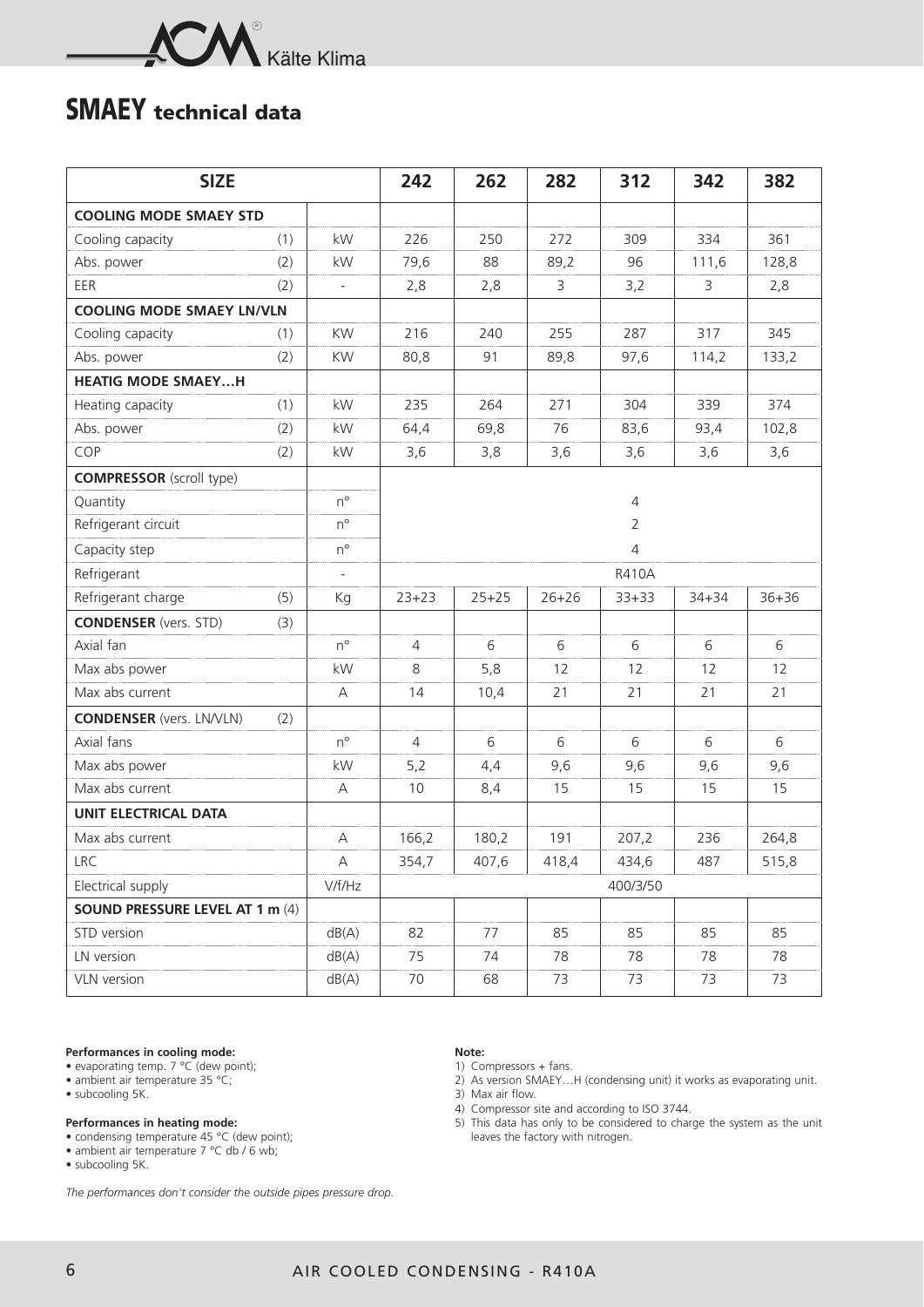

## **SMAEY: PERFORMANCES**

## **COOLING CAPACITY AND ABSORBED POWER**

|      | <b>EVAP</b>             | <b>CONDENSER</b> ambient air temperature °C |      |     |      |     |      |     |      |     |      |     |      |                          |                          |
|------|-------------------------|---------------------------------------------|------|-----|------|-----|------|-----|------|-----|------|-----|------|--------------------------|--------------------------|
| MOD. | Te °C                   |                                             | 26   | 29  |      |     | 32   |     | 35   |     | 38   |     | 41   | 44                       |                          |
|      | out.                    | kWf                                         | kWa  | kWf | kWa  | kWf | kWa  | kWf | kWa  | kWf | kWa  | kWf | kWa  | kWf                      | kWa                      |
|      | 5                       | 55                                          | 12,9 | 53  | 13,4 | 50  | 14,4 | 48  | 15,1 | 46  | 16,1 | 43  | 17,2 | 41                       | 18,3                     |
|      | 6                       | 56                                          | 12,9 | 54  | 13,7 | 52  | 14,5 | 49  | 15,3 | 47  | 16,2 | 44  | 17,3 | 42                       | 18,4                     |
| 61   | $\overline{7}$          | 58                                          | 13,1 | 56  | 13,9 | 53  | 14,7 | 51  | 15,6 | 48  | 16,4 | 46  | 17,5 | 43                       | 18,6                     |
|      | 8                       | 60                                          | 13,3 | 57  | 14,0 | 55  | 14,8 | 52  | 15,8 | 50  | 16,7 | 47  | 17,6 | 44                       | 18,7                     |
|      | 9                       | 61                                          | 13,4 | 59  | 14,2 | 56  | 15,0 | 54  | 15,9 | 51  | 16,8 | 48  | 17,8 | 46                       | 18,9                     |
|      | 10                      | 63                                          | 13,7 | 60  | 14,4 | 58  | 15,1 | 55  | 16,1 | 53  | 17,0 | 50  | 18,1 |                          |                          |
|      | 5                       | 61                                          | 16,0 | 59  | 16,7 | 56  | 17,8 | 54  | 18,8 | 51  | 20,0 | 48  | 21,3 | 46                       | 22,7                     |
|      | 6                       | 63                                          | 16,1 | 60  | 17,1 | 58  | 18,0 | 55  | 19,0 | 52  | 20,2 | 50  | 21,5 | 47                       | 22,9                     |
| 71   | $\overline{7}$          | 65                                          | 16,3 | 62  | 17,3 | 60  | 18,2 | 57  | 19,4 | 54  | 20,4 | 51  | 21,7 | 48                       | 23,1                     |
|      | 8                       | 67                                          | 16,5 | 64  | 17,5 | 61  | 18,4 | 58  | 19,6 | 56  | 20,8 | 53  | 21,9 | 50                       | 23,3                     |
|      | 9                       | 68                                          | 16,7 | 66  | 17,7 | 63  | 18,6 | 60  | 19,8 | 57  | 21,0 | 54  | 22,1 | 51                       | 23,5                     |
|      | 10                      | 70                                          | 17,1 | 67  | 17,8 | 64  | 18,8 | 62  | 20,0 | 59  | 21,1 | 56  | 22,5 | $\Box$                   | $\overline{\phantom{0}}$ |
|      | 5                       | 73                                          | 17,0 | 70  | 17,7 | 67  | 19,0 | 64  | 20,0 | 61  | 21,2 | 58  | 22,7 | 55                       | 24,1                     |
|      | 6                       | 75                                          | 17,1 | 72  | 18,1 | 69  | 19,2 | 66  | 20,2 | 63  | 21,4 | 59  | 22,9 | 56                       | 24,3                     |
| 81   | $\overline{\mathbf{z}}$ | 77                                          | 17,3 | 74  | 18,3 | 71  | 19,4 | 68  | 20,6 | 65  | 21,6 | 61  | 23,1 | 58                       | 24,5                     |
|      | 8                       | 79                                          | 17,5 | 76  | 18,5 | 73  | 19,6 | 69  | 20,8 | 67  | 22,0 | 63  | 23,3 | 59                       | 24,7                     |
|      | 9                       | 82                                          | 17,7 | 78  | 18,7 | 75  | 19,8 | 71  | 21,0 | 68  | 22,2 | 65  | 23,5 | 61                       | 24,9                     |
|      | 10                      | 84                                          | 18,1 | 80  | 19,0 | 77  | 20,0 | 73  | 21,2 | 70  | 22,5 | 67  | 23,9 |                          | $\overline{\phantom{0}}$ |
|      | 5                       | 78                                          | 19,6 | 75  | 20,5 | 72  | 21,9 | 69  | 23,1 | 66  | 24,5 | 62  | 26,2 | 59                       | 27,8                     |
|      | 6                       | 81                                          | 19,8 | 77  | 20,9 | 74  | 22,1 | 71  | 23,3 | 67  | 24,8 | 64  | 26,4 | 61                       | 28,1                     |
| 91   | $\overline{7}$          | 83                                          | 20,0 | 80  | 21,2 | 76  | 22,4 | 73  | 23,8 | 69  | 25,0 | 66  | 26,7 | 62                       | 28,3                     |
|      | 8                       | 85                                          | 20,2 | 82  | 21,4 | 79  | 22,6 | 74  | 24,0 | 72  | 25,5 | 68  | 26,9 | 64                       | 28,6                     |
|      | 9                       | 88                                          | 20,5 | 84  | 21,7 | 80  | 22,8 | 77  | 24,3 | 73  | 25,7 | 69  | 27,1 | 66                       | 28,8                     |
|      | 10                      | 90                                          | 20,9 | 86  | 21,9 | 82  | 23,1 | 79  | 24,5 | 75  | 25,9 | 72  | 27,6 |                          |                          |
|      | 5                       | 97                                          | 22,4 | 93  | 23,4 | 89  | 25,0 | 85  | 26,4 | 81  | 28,0 | 77  | 29,9 | 73                       | 31,8                     |
|      | 6                       | 99                                          | 22,6 | 95  | 23,9 | 91  | 25,3 | 87  | 26,7 | 83  | 28,3 | 78  | 30,2 | 75                       | 32,1                     |
| 101  | $\overline{\mathbf{z}}$ | 102                                         | 22,8 | 98  | 24,2 | 94  | 25,6 | 90  | 27,2 | 86  | 28,6 | 81  | 30,5 | 77                       | 32,4                     |
|      | 8                       | 105                                         | 23,1 | 101 | 24,5 | 97  | 25,8 | 92  | 27,5 | 88  | 29,1 | 84  | 30,7 | 78                       | 32,6                     |
|      | 9                       | 108                                         | 23,4 | 104 | 24,8 | 99  | 26,1 | 95  | 27,7 | 90  | 29,4 | 86  | 31,0 | 81                       | 32,9                     |
|      | 10                      | 111                                         | 23,9 | 106 | 25,0 | 102 | 26,4 | 97  | 28,0 | 93  | 29,6 | 88  | 31,6 |                          | -                        |
|      | 5                       | 115                                         | 25,2 | 110 | 26,2 | 106 | 28,1 | 101 | 29,6 | 96  | 31,4 | 91  | 33,6 | 86                       | 35,7                     |
|      | 6                       | 118                                         | 25,3 | 113 | 26,8 | 108 | 28,4 | 104 | 29,9 | 98  | 31,7 | 93  | 33,9 | 89                       | 36,0                     |
| 121  | $\overline{7}$          | 121                                         | 25,6 | 117 | 27,1 | 112 | 28,7 | 107 | 30,5 | 102 | 32,0 | 96  | 34,2 | 91                       | 36,3                     |
|      | 8                       | 125                                         | 25,9 | 120 | 27,5 | 115 | 29,0 | 109 | 30,8 | 105 | 32,6 | 100 | 34,5 | 93                       | 36,6                     |
|      | 9                       | 128                                         | 26,2 | 123 | 27,8 | 118 | 29,3 | 112 | 31,1 | 107 | 32,9 | 102 | 34,8 | 96                       | 36,9                     |
|      | $10$                    | 132                                         | 26,8 | 126 | 28,1 | 121 | 29,6 | 116 | 31,4 | 110 | 33,2 | 105 | 35,4 | $\overline{\phantom{a}}$ | $\overline{\phantom{a}}$ |

**Note:**

Te - Evaporating temperature

kWf - Cooling capacity

kWa - Abs. power (compressor only)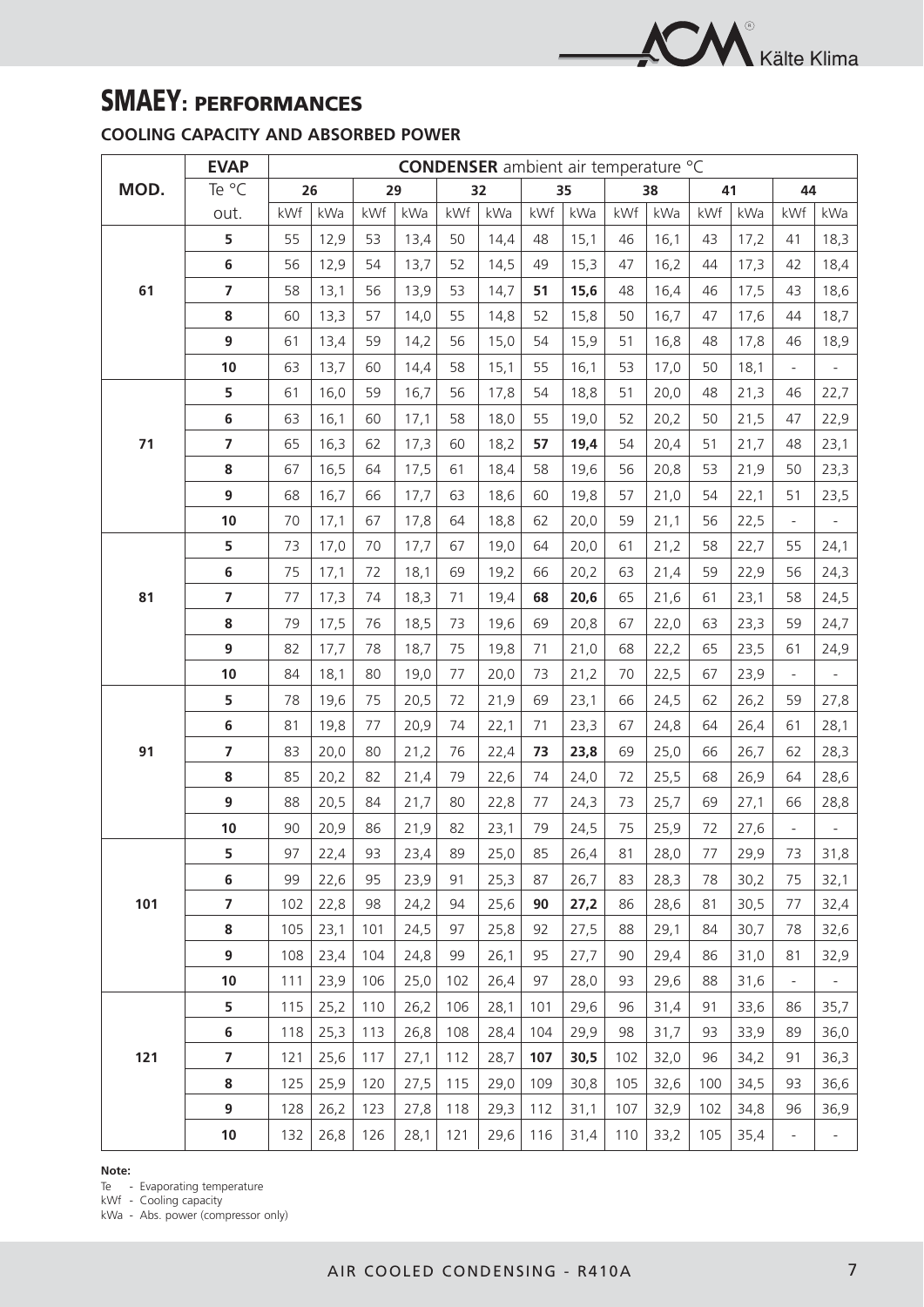

## **SMAEY: PERFORMANCES**

## **COOLING CAPACITY AND ABSORBED POWER**

|      | <b>EVAP</b>    | <b>CONDENSER</b> ambient air temperature °C |      |     |      |     |      |     |      |     |      |     |      |                          |                          |  |
|------|----------------|---------------------------------------------|------|-----|------|-----|------|-----|------|-----|------|-----|------|--------------------------|--------------------------|--|
| MOD. | Te °C          |                                             | 26   |     | 29   |     | 32   |     | 35   |     | 38   |     | 41   |                          | 44                       |  |
|      | out.           | kWf                                         | kWa  | kWf | kWa  | kWf | kWa  | kWf | kWa  | kWf | kWa  | kWf | kWa  | kWf                      | kWa                      |  |
|      | 5              | 121                                         | 29,5 | 116 | 30,8 | 112 | 32,9 | 106 | 34,7 | 102 | 36,9 | 96  | 39,4 | 91                       | 41,9                     |  |
|      | $\bf 6$        | 125                                         | 29,7 | 120 | 31,5 | 114 | 33,3 | 110 | 35,1 | 104 | 37,2 | 98  | 39,7 | 94                       | 42,2                     |  |
| 131  | $\overline{7}$ | 128                                         | 30,1 | 123 | 31,9 | 118 | 33,7 | 113 | 35,8 | 107 | 37,6 | 102 | 40,1 | 96                       | 42,6                     |  |
|      | 8              | 132                                         | 30,4 | 127 | 32,2 | 122 | 34,0 | 115 | 36,2 | 111 | 38,3 | 105 | 40,5 | 98                       | 43,0                     |  |
|      | 9              | 136                                         | 30,8 | 130 | 32,6 | 124 | 34,4 | 119 | 36,5 | 113 | 38,7 | 107 | 40,8 | 102                      | 43,3                     |  |
|      | 10             | 139                                         | 31,5 | 133 | 32,9 | 128 | 34,7 | 122 | 36,9 | 116 | 39,0 | 111 | 41,5 |                          |                          |  |
|      | 5              | 135                                         | 33,8 | 130 | 35,3 | 125 | 37,7 | 118 | 39,8 | 113 | 42,2 | 107 | 45,1 | 102                      | 48,0                     |  |
|      | $\bf 6$        | 139                                         | 34,0 | 134 | 36,1 | 127 | 38,1 | 122 | 40,2 | 116 | 42,6 | 110 | 45,5 | 105                      | 48,4                     |  |
| 141  | $\overline{7}$ | 143                                         | 34,4 | 137 | 36,5 | 132 | 38,5 | 126 | 41,0 | 120 | 43,1 | 113 | 45,9 | 107                      | 48,8                     |  |
|      | ${\bf 8}$      | 147                                         | 34,9 | 141 | 36,9 | 136 | 39,0 | 129 | 41,4 | 123 | 43,9 | 117 | 46,3 | 110                      | 49,2                     |  |
|      | 9              | 151                                         | 35,3 | 145 | 37,3 | 139 | 39,4 | 132 | 41,8 | 126 | 44,3 | 120 | 46,7 | 113                      | 49,6                     |  |
|      | 10             | 155                                         | 36,1 | 149 | 37,7 | 142 | 39,8 | 136 | 42,2 | 130 | 44,7 | 123 | 47,6 | $\overline{\phantom{a}}$ | $\overline{\phantom{a}}$ |  |
|      | 5              | 144                                         | 39,1 | 138 | 40,8 | 133 | 43,6 | 126 | 46,0 | 121 | 48,8 | 114 | 52,1 | 108                      | 55,5                     |  |
|      | $\bf 6$        | 148                                         | 39,3 | 142 | 41,7 | 135 | 44,1 | 130 | 46,5 | 123 | 49,3 | 117 | 52,6 | 111                      | 55,9                     |  |
| 151  | $\overline{7}$ | 152                                         | 39,8 | 146 | 42,2 | 140 | 44,6 | 134 | 47,4 | 127 | 49,8 | 121 | 53,1 | 114                      | 56,4                     |  |
|      | 8              | 156                                         | 40,3 | 150 | 42,7 | 144 | 45,0 | 137 | 47,9 | 131 | 50,7 | 125 | 53,6 | 117                      | 56,9                     |  |
|      | 9              | 161                                         | 40,8 | 154 | 43,1 | 147 | 45,5 | 141 | 48,3 | 134 | 51,2 | 127 | 54,0 | 121                      | 57,4                     |  |
|      | 10             | 165                                         | 41,7 | 158 | 43,6 | 151 | 46,0 | 145 | 48,8 | 138 | 51,7 | 131 | 55,0 |                          | $\overline{\phantom{a}}$ |  |
|      | 5              | 168                                         | 44,1 | 161 | 46,0 | 154 | 49,2 | 147 | 51,9 | 140 | 55,1 | 133 | 58,9 | 126                      | 62,6                     |  |
|      | $\bf 6$        | 172                                         | 44,4 | 165 | 47,1 | 158 | 49,8 | 151 | 52,4 | 144 | 55,6 | 136 | 59,4 | 129                      | 63,1                     |  |
| 161  | $\overline{7}$ | 177                                         | 44,9 | 170 | 47,6 | 163 | 50,3 | 156 | 53,5 | 148 | 56,2 | 140 | 59,9 | 133                      | 63,7                     |  |
|      | 8              | 182                                         | 45,5 | 175 | 48,2 | 168 | 50,8 | 159 | 54,0 | 153 | 57,2 | 145 | 60,5 | 136                      | 64,2                     |  |
|      | 9              | 187                                         | 46,0 | 179 | 48,7 | 172 | 51,4 | 164 | 54,6 | 156 | 57,8 | 148 | 61,0 | 140                      | 64,7                     |  |
|      | 10             | 192                                         | 47,1 | 184 | 49,2 | 176 | 51,9 | 168 | 55,1 | 161 | 58,3 | 153 | 62,1 | $\overline{\phantom{0}}$ |                          |  |
|      | 5              | 195                                         | 48,2 | 186 | 50,2 | 179 | 53,7 | 170 | 56,6 | 163 | 60,2 | 154 | 64,2 | 146                      | 68,3                     |  |
|      | $\bf 6$        | 200                                         | 48,5 | 192 | 51,4 | 183 | 54,3 | 176 | 57,2 | 167 | 60,7 | 157 | 64,8 | 150                      | 68,9                     |  |
| 191  | $\overline{7}$ | 205                                         | 49,1 | 197 | 52,0 | 190 | 54,9 | 181 | 58,4 | 172 | 61,3 | 163 | 65,4 | 154                      | 69,5                     |  |
|      | 8              | 211                                         | 49,6 | 203 | 52,6 | 195 | 55,5 | 185 | 59,0 | 177 | 62,5 | 168 | 66,0 | 157                      | 70,1                     |  |
|      | 9              | 217                                         | 50,2 | 208 | 53,1 | 199 | 56,1 | 190 | 59,6 | 181 | 63,1 | 172 | 66,6 | 163                      | 70,7                     |  |
|      | 10             | 223                                         | 51,4 | 214 | 53,7 | 205 | 56,6 | 195 | 60,2 | 186 | 63,7 | 177 | 67,7 |                          |                          |  |
|      | 5              | 231                                         | 50,3 | 221 | 52,5 | 213 | 56,1 | 202 | 59,2 | 194 | 62,8 | 183 | 67,1 | 173                      | 71,4                     |  |
|      | $\bf 6$        | 238                                         | 50,6 | 228 | 53,7 | 217 | 56,7 | 209 | 59,8 | 198 | 63,4 | 187 | 67,7 | 178                      | 72,0                     |  |
| 222  | $\overline{7}$ | 244                                         | 51,2 | 234 | 54,3 | 225 | 57,3 | 215 | 61,0 | 204 | 64,1 | 194 | 68,3 | 183                      | 72,6                     |  |
|      | 8              | 251                                         | 51,9 | 241 | 54,9 | 232 | 58,0 | 219 | 61,6 | 211 | 65,3 | 200 | 68,9 | 187                      | 73,2                     |  |
|      | 9              | 258                                         | 52,5 | 247 | 55,5 | 237 | 58,6 | 226 | 62,2 | 215 | 65,9 | 204 | 69,5 | 194                      | 73,8                     |  |
|      | 10             | 265                                         | 53,7 | 254 | 56,1 | 243 | 59,2 | 232 | 62,8 | 221 | 66,5 | 211 | 70,8 | $\overline{\phantom{a}}$ | $\overline{\phantom{a}}$ |  |

**Note:**

Te - Evaporating temperature

kWf - Cooling capacity

kWa - Abs. power (compressor only)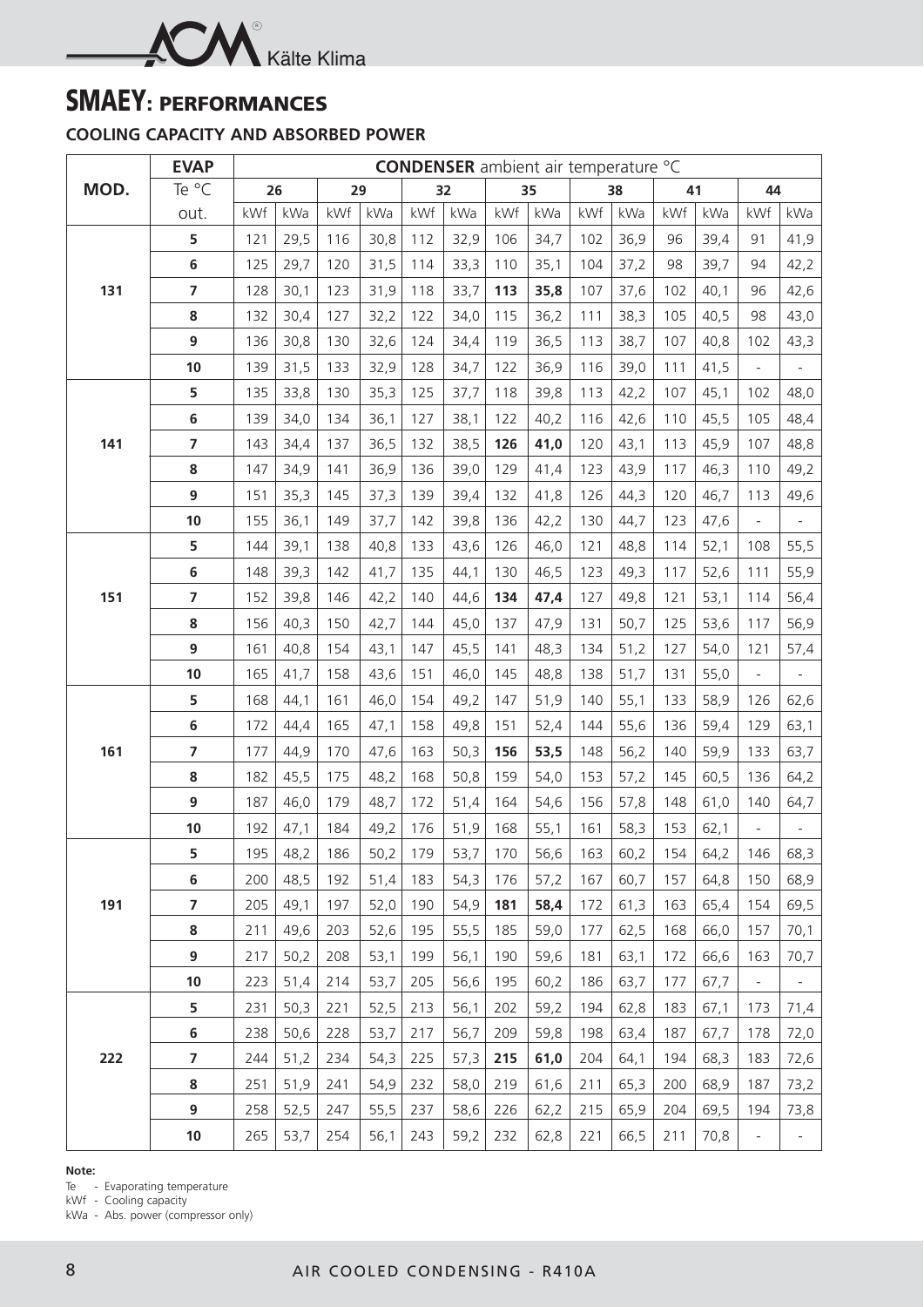

## **SMAEY: PERFORMANCES**

## **COOLING CAPACITY AND ABSORBED POWER**

|      | <b>EVAP</b>             | <b>CONDENSER</b> ambient air temperature °C |       |     |       |     |       |     |       |     |       |     |       |                          |                          |
|------|-------------------------|---------------------------------------------|-------|-----|-------|-----|-------|-----|-------|-----|-------|-----|-------|--------------------------|--------------------------|
| MOD. | Te °C                   |                                             | 26    | 29  |       |     | 32    |     | 35    |     | 38    |     | 41    | 44                       |                          |
|      | out.                    | kWf                                         | kWa   | kWf | kWa   | kWf | kWa   | kWf | kWa   | kWf | kWa   | kWf | kWa   | kWf                      | kWa                      |
|      | 5                       | 243                                         | 59,1  | 233 | 61,6  | 224 | 65,9  | 212 | 69,5  | 203 | 73,7  | 192 | 78,8  | 182                      | 83,8                     |
|      | 6                       | 250                                         | 59,4  | 240 | 63,0  | 228 | 66,6  | 219 | 70,2  | 208 | 74,5  | 197 | 79,5  | 188                      | 84,5                     |
| 242  | $\overline{7}$          | 257                                         | 60,1  | 246 | 63,7  | 237 | 67,3  | 226 | 71,6  | 215 | 75,2  | 203 | 80,2  | 192                      | 85,2                     |
|      | 8                       | 264                                         | 60,9  | 253 | 64,4  | 243 | 68,0  | 231 | 72,3  | 221 | 76,6  | 210 | 80,9  | 197                      | 85,9                     |
|      | 9                       | 271                                         | 61,6  | 260 | 65,2  | 249 | 68,7  | 237 | 73,0  | 226 | 77,3  | 215 | 81,6  | 203                      | 86,6                     |
|      | 10                      | 278                                         | 63,0  | 267 | 65,9  | 255 | 69,5  | 244 | 73,7  | 233 | 78,0  | 221 | 83,1  | $\overline{\phantom{a}}$ |                          |
|      | 5                       | 269                                         | 67,7  | 258 | 70,5  | 248 | 75,4  | 235 | 79,5  | 225 | 84,5  | 213 | 90,2  | 202                      | 95,9                     |
|      | 6                       | 276                                         | 68,1  | 265 | 72,2  | 253 | 76,3  | 243 | 80,4  | 230 | 85,3  | 218 | 91,0  | 208                      | 96,8                     |
| 262  | $\overline{7}$          | 284                                         | 68,9  | 273 | 73,0  | 262 | 77,1  | 250 | 82,0  | 238 | 86,1  | 225 | 91,8  | 213                      | 97,6                     |
|      | 8                       | 292                                         | 69,7  | 280 | 73,8  | 269 | 77,9  | 255 | 82,8  | 245 | 87,7  | 233 | 92,7  | 218                      | 98,4                     |
|      | 9                       | 300                                         | 70,5  | 288 | 74,6  | 275 | 78,7  | 263 | 83,6  | 250 | 88,6  | 238 | 93,5  | 225                      | 99,2                     |
|      | 10                      | 308                                         | 72,2  | 295 | 75,4  | 283 | 79,5  | 270 | 84,5  | 258 | 89,4  | 245 | 95,1  | $\Box$                   |                          |
|      | 5                       | 292                                         | 63,7  | 280 | 66,4  | 269 | 71,0  | 256 | 74,9  | 245 | 79,5  | 231 | 84,9  | 219                      | 90,3                     |
|      | 6                       | 301                                         | 64,1  | 288 | 67,9  | 275 | 71,8  | 264 | 75,7  | 250 | 80,3  | 237 | 85,7  | 226                      | 91,1                     |
| 282  | $\overline{\mathbf{z}}$ | 309                                         | 64,8  | 296 | 68,7  | 285 | 72,6  | 272 | 77,2  | 258 | 81,1  | 245 | 86,5  | 231                      | 91,9                     |
|      | 8                       | 317                                         | 65,6  | 305 | 69,5  | 293 | 73,3  | 277 | 78,0  | 267 | 82,6  | 253 | 87,2  | 237                      | 92,6                     |
|      | 9                       | 326                                         | 66,4  | 313 | 70,3  | 299 | 74,1  | 286 | 78,7  | 272 | 83,4  | 258 | 88,0  | 245                      | 93,4                     |
|      | 10                      | 335                                         | 67,9  | 321 | 71,0  | 307 | 74,9  | 294 | 79,5  | 280 | 84,1  | 267 | 89,6  | $\overline{\phantom{a}}$ | $\qquad \qquad -$        |
|      | 5                       | 332                                         | 69,3  | 318 | 72,2  | 306 | 77,3  | 290 | 81,5  | 278 | 86,5  | 263 | 92,4  | 249                      | 98,3                     |
|      | $\bf 6$                 | 341                                         | 69,7  | 328 | 73,9  | 312 | 78,1  | 300 | 82,3  | 284 | 87,4  | 269 | 93,2  | 256                      | 99,1                     |
| 312  | $\overline{7}$          | 351                                         | 70,6  | 337 | 74,8  | 324 | 79,0  | 309 | 84,0  | 294 | 88,2  | 278 | 94,1  | 263                      | 100,0                    |
|      | 8                       | 361                                         | 71,4  | 346 | 75,6  | 333 | 79,8  | 315 | 84,8  | 303 | 89,9  | 287 | 94,9  | 269                      | 100,8                    |
|      | 9                       | 371                                         | 72,2  | 355 | 76,4  | 340 | 80,6  | 324 | 85,7  | 309 | 90,7  | 294 | 95,8  | 278                      | 101,6                    |
|      | 10                      | 381                                         | 73,9  | 365 | 77,3  | 349 | 81,5  | 334 | 86,5  | 318 | 91,6  | 303 | 97,4  | $\overline{\phantom{a}}$ |                          |
|      | 5                       | 359                                         | 82,2  | 344 | 85,7  | 331 | 91,6  | 314 | 96,6  | 301 | 102,6 | 284 | 109,6 | 269                      | 116,5                    |
|      | 6                       | 369                                         | 82,7  | 354 | 87,6  | 337 | 92,6  | 324 | 97,6  | 307 | 103,6 | 291 | 110,6 | 277                      | 117,5                    |
| 342  | 7                       | 379                                         | 83,7  | 364 | 88,6  | 350 | 93,6  | 334 | 99,6  | 317 | 104,6 | 301 | 111,6 | 284                      | 118,5                    |
|      | 8                       | 390                                         | 84,7  | 374 | 89,6  | 360 | 94,6  | 341 | 100,6 | 327 | 106,6 | 311 | 112,5 | 291                      | 119,5                    |
|      | 9                       | 401                                         | 85,7  | 384 | 90,6  | 367 | 95,6  | 351 | 101,6 | 334 | 107,6 | 317 | 113,5 | 301                      | 120,5                    |
|      | 10                      | 411                                         | 87,6  | 394 | 91,6  | 377 | 96,6  | 361 | 102,6 | 344 | 108,6 | 327 | 115,5 | $\overline{\phantom{a}}$ | $\overline{\phantom{0}}$ |
|      | 5                       | 388                                         | 96,4  | 372 | 100,4 | 357 | 107,5 | 339 | 113,3 | 325 | 120,3 | 307 | 128,5 | 291                      | 136,7                    |
|      | 6                       | 399                                         | 96,9  | 383 | 102,8 | 365 | 108,6 | 350 | 114,5 | 332 | 121,5 | 314 | 129,6 | 300                      | 137,8                    |
| 382  | $\overline{\mathbf{z}}$ | 410                                         | 98,1  | 393 | 104,0 | 378 | 109,8 | 361 | 116,8 | 343 | 122,6 | 325 | 130,8 | 307                      | 139,0                    |
|      | 8                       | 421                                         | 99,3  | 404 | 105,1 | 389 | 111,0 | 368 | 118,0 | 354 | 125,0 | 336 | 132,0 | 314                      | 140,2                    |
|      | 9                       | 433                                         | 100,4 | 415 | 106,3 | 397 | 112,1 | 379 | 119,1 | 361 | 126,1 | 343 | 133,2 | 325                      | 141,3                    |
|      | 10                      | 445                                         | 102,8 | 426 | 107,5 | 408 | 113,3 | 390 | 120,3 | 372 | 127,3 | 354 | 135,5 | $\overline{\phantom{a}}$ | $\qquad \qquad -$        |

### **Note:**

Te - Evaporating temperature

kWf - Cooling capacity

kWa - Abs. power (compressor only)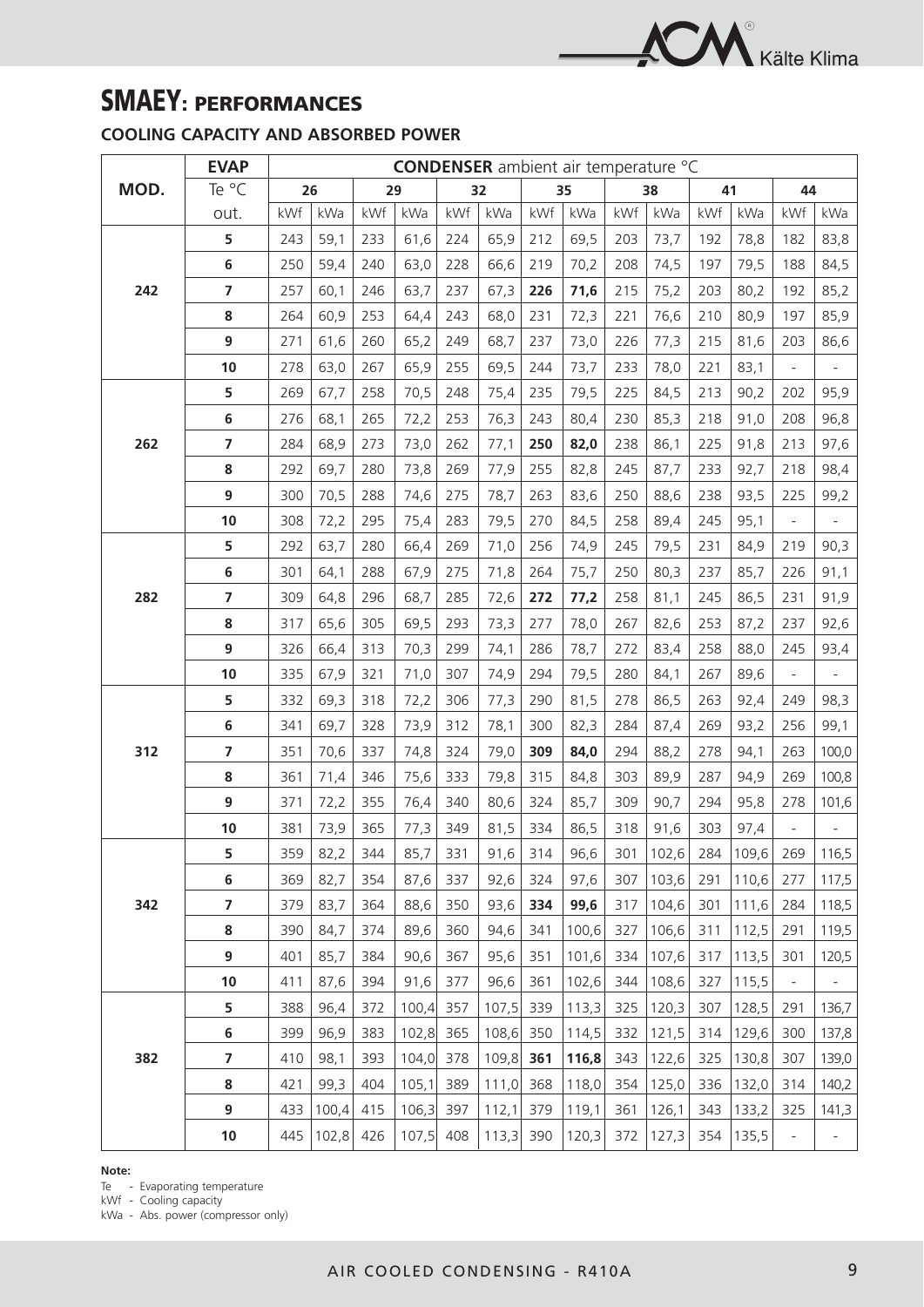

## **Refrigerant circuit SMAEY**



\*\* The outlined components are optional

- 1 = Compressor
- $2 =$  Condensator
- $3 =$  vaporator
- $4 = Fan$
- 5 = Thermal expansion valve
- $6$  = Refrigerant filter
- $7 =$  Fan speeregulator
- $8 =$  Suction line valve \*\*
- $9 =$  Supply cock \*\*
- $10 =$  Humidity indicator
- 11 = Schrader service valve
- $12$  = Low pressure switch
- $13$  = High pressure switch
- $14 =$  Gauge \*\*
- $15 =$  Liquid receiver \*\*
- 16 = Solenoid valve  $**$
- $17 =$  Liquid line cock \*\*
- $18 =$  Relief valve

### **Operating range**

| EVAPORATING RANGE (dew point) | Max °C           | 10                       |
|-------------------------------|------------------|--------------------------|
|                               | Min °C           | $\overline{\phantom{a}}$ |
| AMBIENT AIR TEMPERATURE       | Max $^{\circ}$ C | 44(1)                    |
|                               | Min °C           | 10                       |

(1) Except what indicated in the sheet pages 7 and 9

## **Refrigerant circuit SMAEY...H**



- $1 =$  Compressor
- 2 = Outdoor exchanger
- 3 = Indoor exchanger
- 5 = Thermal expansion valve
- 6 = Refrigerant filter
- $7$  = Fan speeregulator
- $8 =$  Suction line valve \*\*
- $9 =$  Supply cock \*\*
- 10 = Humidity indicator
- 11 = Schrader service valve
- $12$  = Low pressure switch
- $13$  = High pressure switch
- $14 =$  Gauge \*\*
- $15 =$  Liquid receiver \*\*
- 16 = Suction separator \*\*
- $17 =$  Liquid line cock\*\*
- $18 = 4$ way solenoid valve
- 
- 

\*\* The outlined components are optional

### **N.B.: piping between the SMAEY (SMAEY…H) and the terminal unit must guarantee the oil return to the compressor.**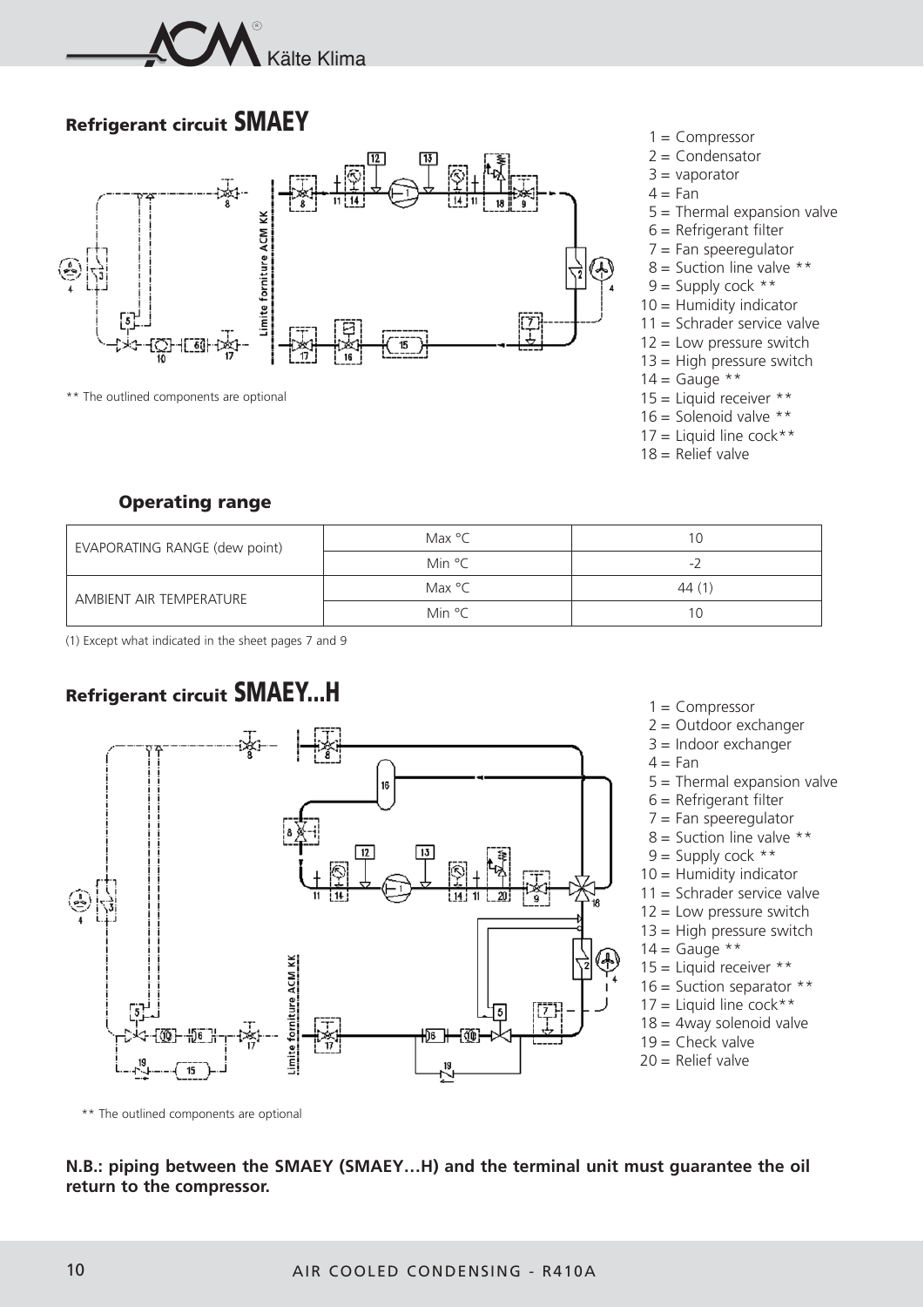

## **DIMENSIONS:**



## **WEIGHTS (Kg)**

| <b>VERSION</b>   | <b>STD</b><br>74 |     |     |     |     |                   |      |     |     |     |     | LN / VLN |      |      |
|------------------|------------------|-----|-----|-----|-----|-------------------|------|-----|-----|-----|-----|----------|------|------|
| Mod.             | 61               |     | 81  | 91  | 101 | 121               | 132  | 61  | 71  | 81  | 91  | 101      | 121  | 131  |
| Fig.             |                  |     | А   | А   | В   | B                 | B    | А   |     | А   | А   |          | B    | Β    |
| Trasport Kg. (1) | 650              | 680 | 690 | 730 | 865 | 1050 <sub>1</sub> | 1090 | 670 | 700 | 710 | 750 | 885      | 1070 | 1110 |

(1) **OPERATING WEIGHT:** add to the transport weight the refrigerant charge and the accessories.

(2) The data are referred to SMAEY cooling only; for SMAE…H increase the value of 5%.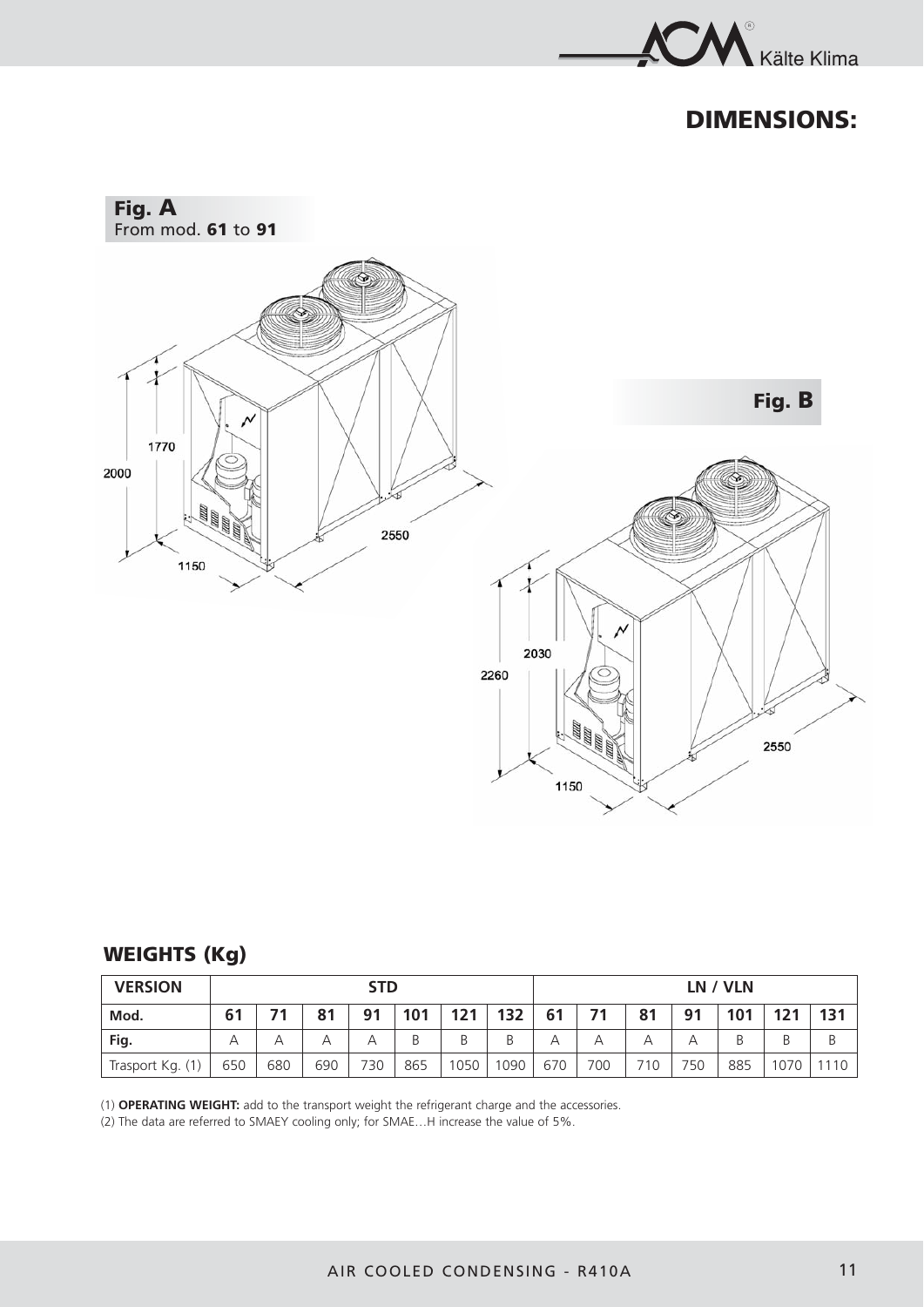

## **WEIGHTS (Kg)**

| <b>VERSION</b>   |     |      | <b>STD</b> |      |      |      | LN / VLN |      |      |      |      |      |  |
|------------------|-----|------|------------|------|------|------|----------|------|------|------|------|------|--|
| Mod.             | 141 | 151  | 161        | 191  | 222  | 242  | 141      | 151  | 161  | 191  | 222  | 242  |  |
| Fig.             |     |      |            |      |      |      |          |      |      |      |      |      |  |
| Trasport Kg. (1) | 150 | 1260 | 1440       | 1530 | 1920 | 2120 | 1180     | 1290 | 1480 | 1570 | 1980 | 2200 |  |

(1) **OPERATING WEIGHT:** add to the transport weight the refrigerant charge and the accessories.

(2) The data are referred to SMAEY cooling only; for SMAE…H increase the value of 5%.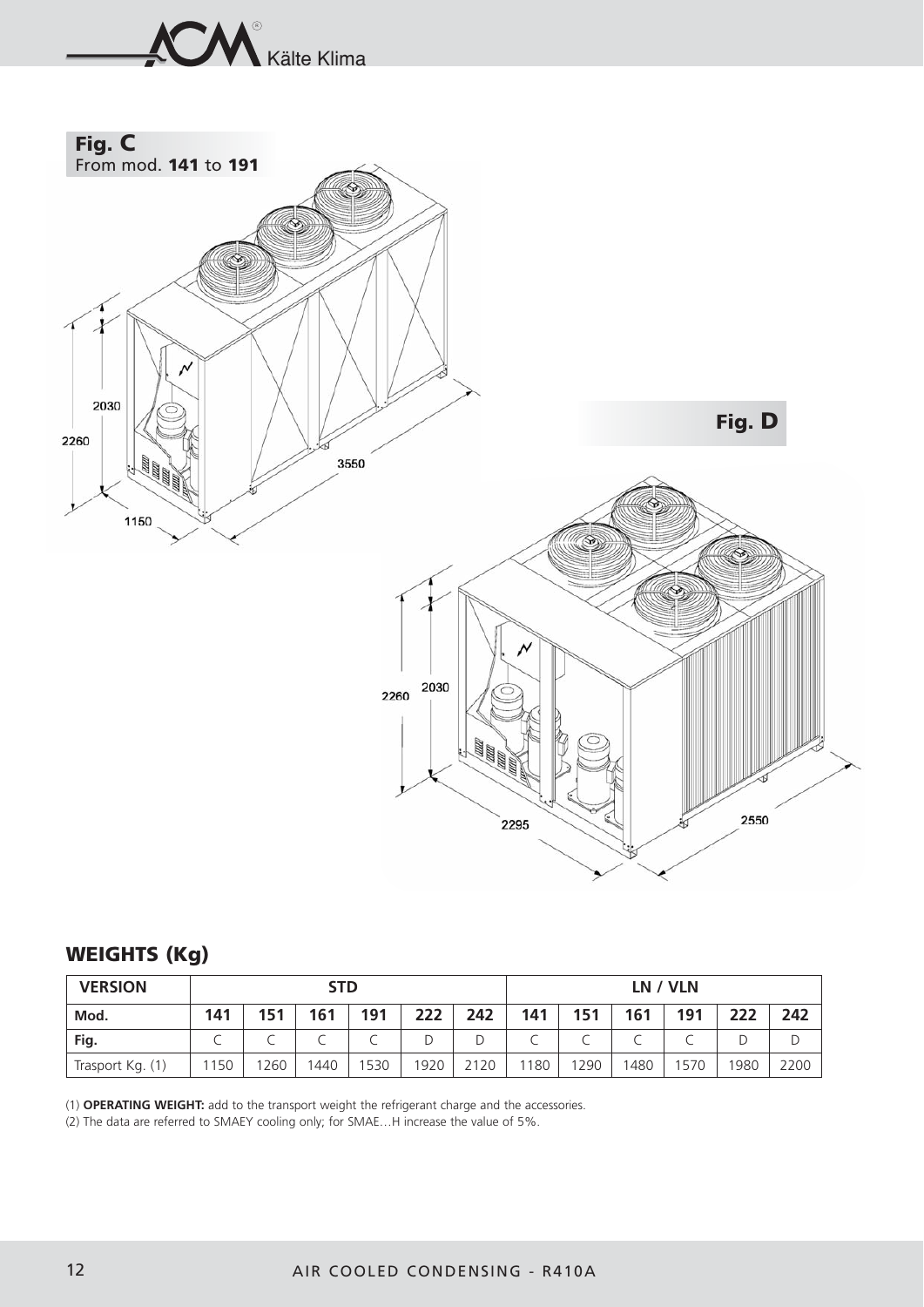

## **Fig. E**

From mod. **262** to **382 STD**



## **WEIGHTS (Kg)**

| <b>VERSION</b>   | <b>STD</b> |      |      |      |      | LN / VLN |      |      |      |      |
|------------------|------------|------|------|------|------|----------|------|------|------|------|
| Mod.             | 262        | 282  | 312  | 342  | 382  | 262      | 282  | 312  | 342  | 382  |
| Fig.             |            |      |      |      |      |          |      |      |      |      |
| Trasport Kg. (1) | 2180       | 2290 | 2540 | 2690 | 2910 | 2260     | 2380 | 2620 | 2770 | 2990 |

(1) **OPERATING WEIGHT:** add to the transport weight the refrigerant charge and the accessories.

(2) The data are referred to SMAEY cooling only; for SMAE…H increase the value of 5%.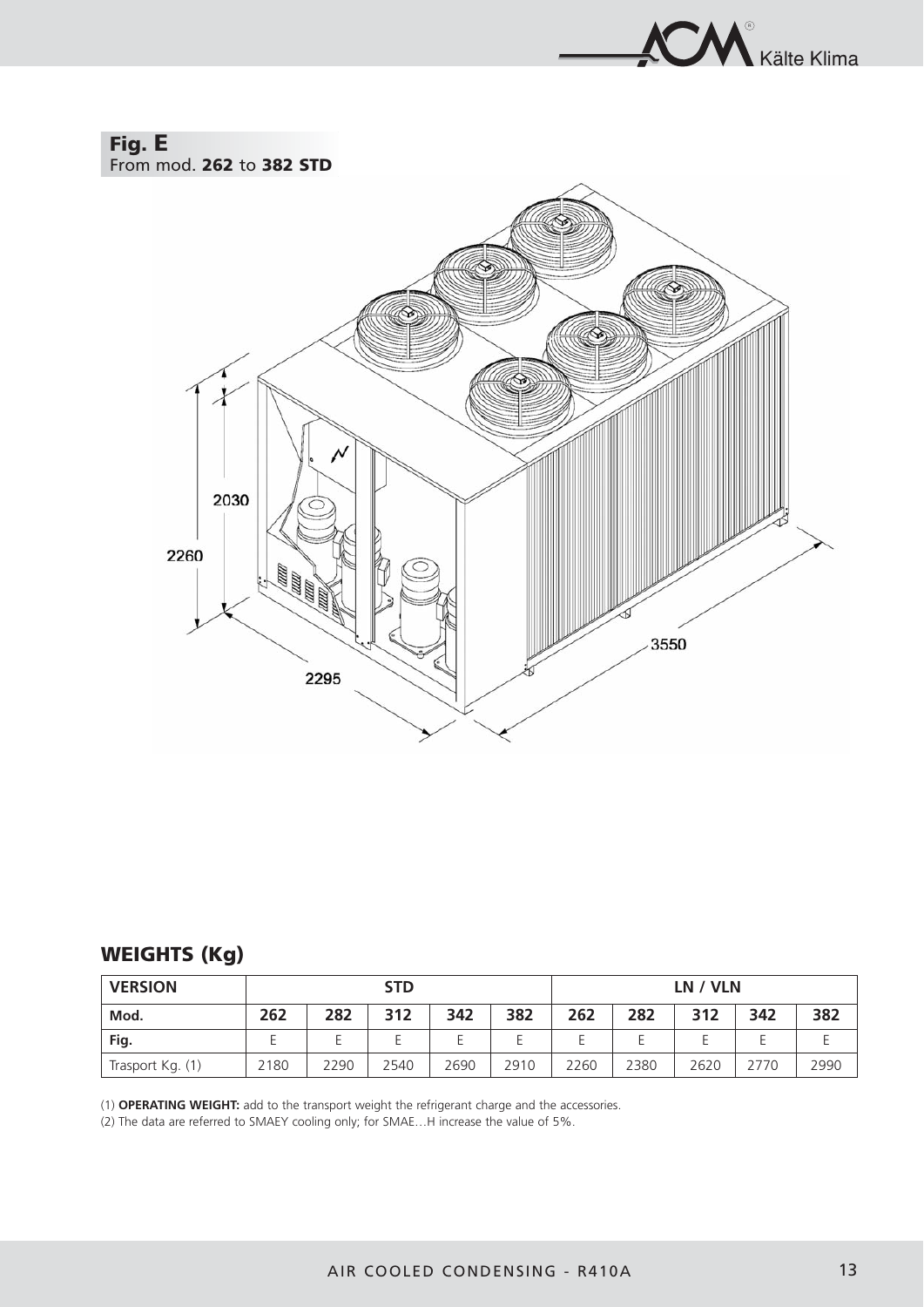

## **CLEARANCE AND SUPPORT POINTS:**

**Fig. A** From mod. **61** to **101**





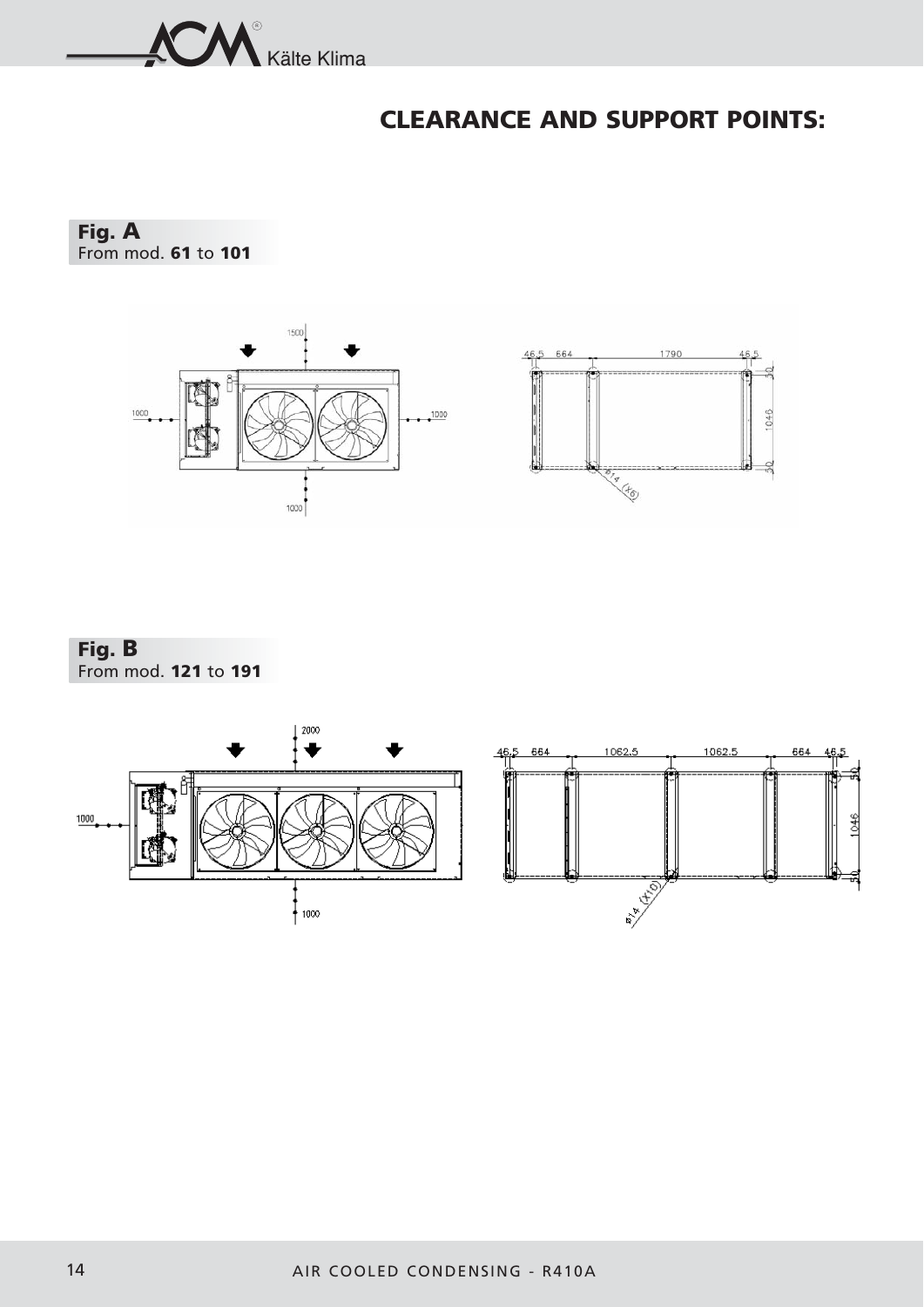



**Fig. D** From mod. **262** to **382**



Technical data shown in this booklet are not binding. ACM Kälte Klima S.r.l. reserves the right to modify data without any prior notice.